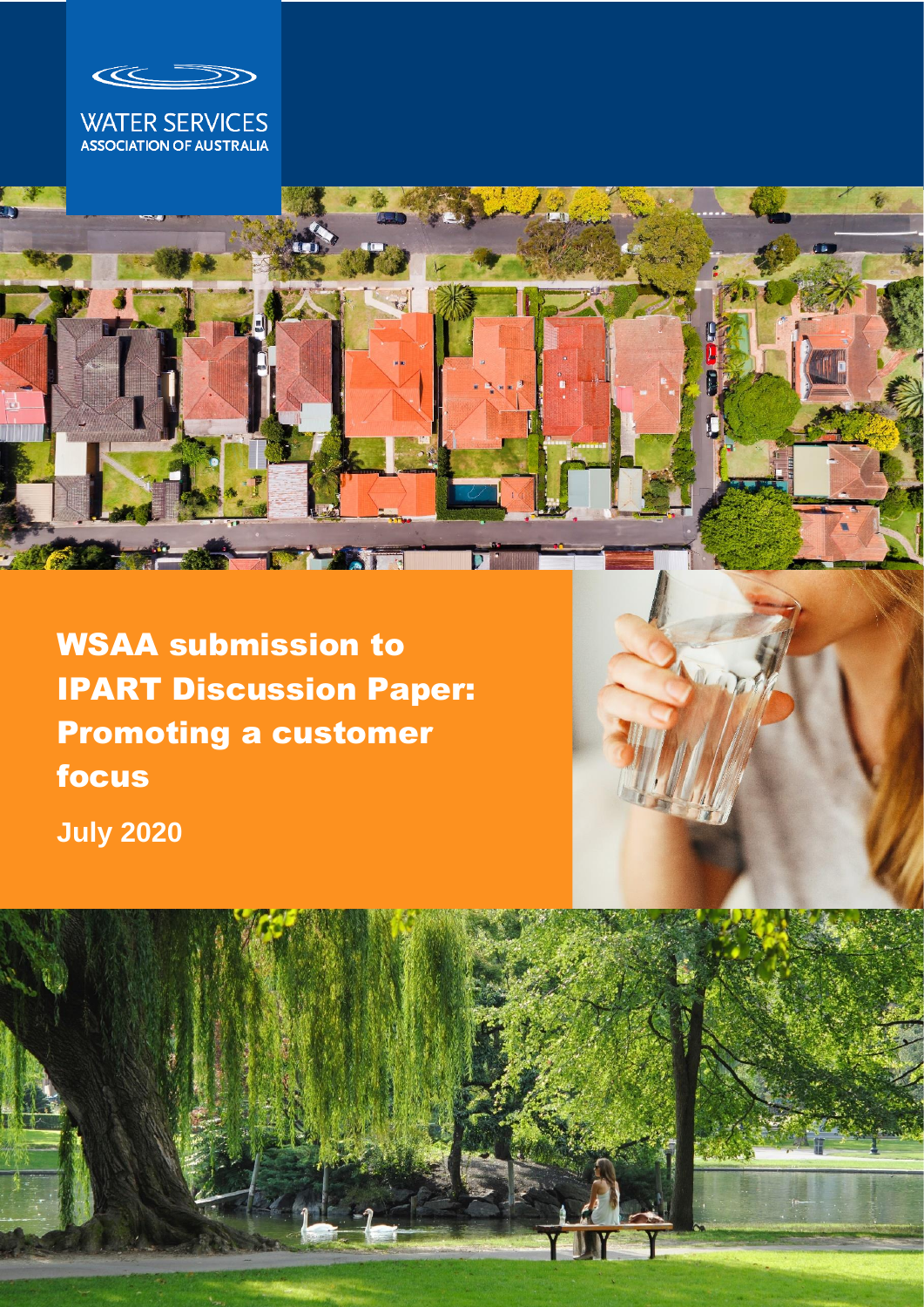## 1.Key messages

- Water businesses need to demonstrate that all investment is meeting customers' needs and their willingness to pay.
- The regulatory regime needs to support these directions.
	- IPART's core objective should be to promote the long-term interest of customers. We believe that this should be formalised through the inclusion in legislation in the IPART Act.
	- Customer preferences should be at the centre of the regulatory regime. The onus is on water business to understand their customers' needs and demonstrate to the regulator in a rigorous way that they are being followed through.
- We support the less prescriptive, principle-based approach to customer engagement proposed by IPART. This allows flexibility in approach by the water business to suit their customers and context.
- We support engagement and feedback by IPART through a mid-determination check in of the engagement strategy. This should be part of a continuing conversation between IPART and the water business.
- We commend IPART on the increased focus of involving customers in the regulatory process. While water businesses are already engaging with their customers, this may still require a significant increase in capability for both water businesses and regulators. This may need to happen over more than one pricing submission.
- We caution against direct comparison of the water businesses' customer engagement processes as part of the regulatory model. This is unlikely to be suitable in the NSW context where the regulated water businesses are very different in size and customer base. However, we do support grading of proposals as long as the criteria is provided in advance. This will provide useful guidance to water businesses.
- We support the measurement and tracking of customer outcomes. We believe that these customer outcomes should be developed as part of the customer engagement process and therefore will be different for each water business. The onus is on the water business to ensure that they effectively demonstrate how they will measure and track the customer outcomes.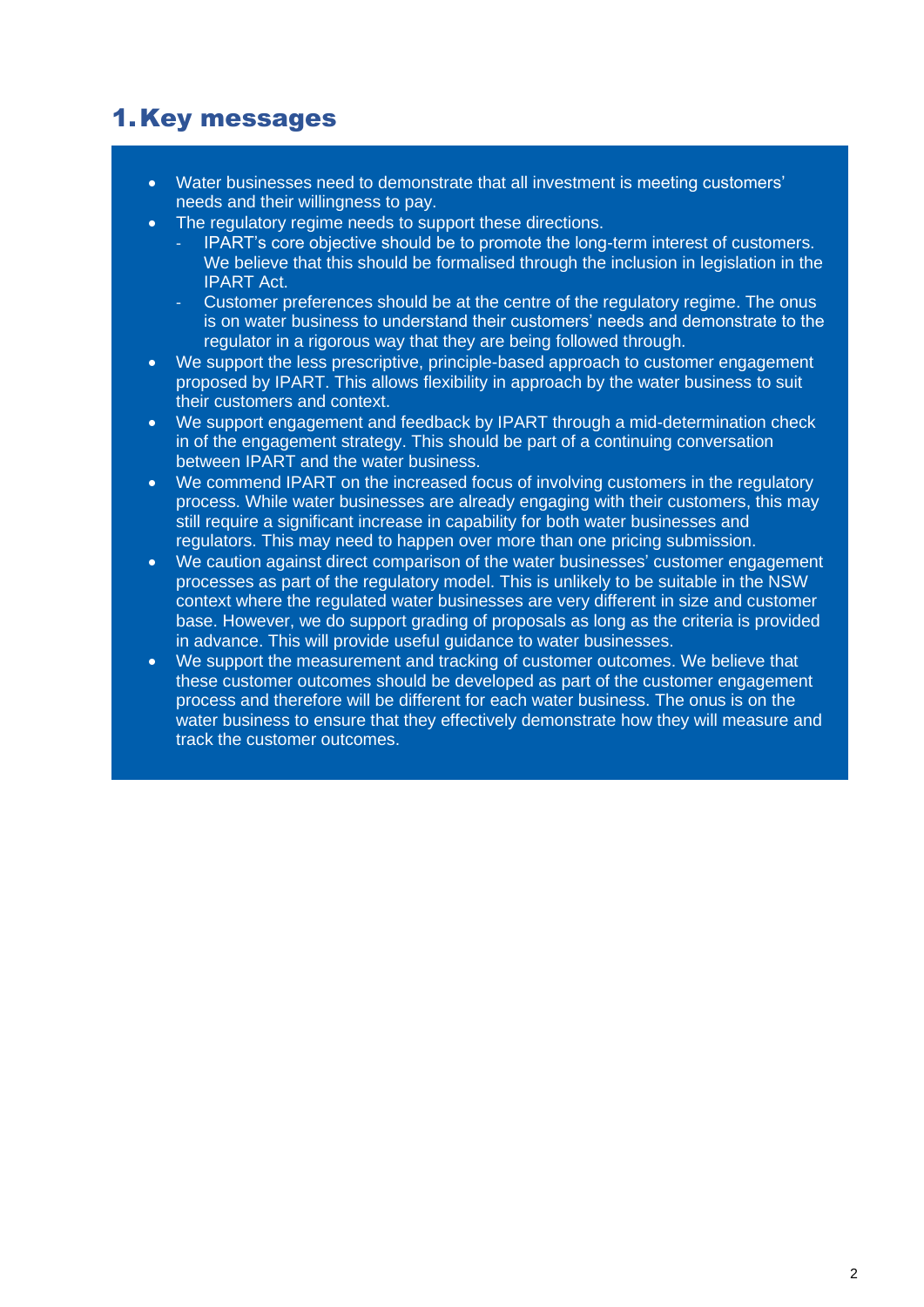# 2.Context

The Water Services Association of Australia welcomes the opportunity to provide feedback on IPART Discussion Paper 2. We commend IPART on carrying out this review and inviting broad and detailed consultation.

In our original submission, we focused on the importance of including customer needs and preferences as part of the regulatory process. Our presentation at IPART Workshop 2 on the 10 May 2021 highlighted the trends we are seeing in customer engagement in other regulatory models including:

- The water business 'owns' the relationship with the customer and this includes the responsibility of understanding and reflecting their needs and preferences in the regulatory business plan.
- There are multiple dimensions to engagement and this means starting earlier, understanding the key areas of importance to the customers and carrying out deep engagement on these specific areas (as opposed to everything).
- Water businesses are also moving towards the 'Empower' end of the IAP2 spectrum but this takes time and requires the water business to build appropriate capability and capacity in this area.
- There is an expectation of universal and inclusive engagement. This means understanding and removing barriers to ensure that customers with lived experience (and not just the advocates) are part of the engagement. This goes beyond just ensuring a representative demographic sample of your customer base.
- Customer research should be triangulated. That means more than one 'source of truth', particularly for willingness to pay studies. There needs to be a robust process to ensure that the water business is interpreting insights appropriately and there is an ongoing feedback loop back to the customer (and not just at the end).
- It should be very clear where customer input has influenced the regulatory business plan in regards to investments, service levels and performance targets.
- Ongoing engagement is used to inform the regulatory business plan. This does not mean more engagement, but instead better use of existing customer research and insights such as complaints, customer journey mapping, voice of customer programs and community consultation for infrastructure delivery.
- Regulatory models are adapting to consider long-term affordability. WICS, the Scottish Water regulator incorporated this in the latest determination for Scottish Water, where based on customer research, they approved a real 2% increase not just for the upcoming price path but indicated that this would be for the next price path as well. This ensures that customers do not endure price shocks in the future for the sake of steady prices, or price falls in the short term.
- Customers are expecting to engage not just on cost versus service trade-offs but also on how water businesses can deliver better public value. Ofwat is considering the role of the price review in incentivising water businesses to better deliver public value.
- The line between discretionary and non-discretionary expenditure is less clear. Customers do not want to engage on just the last \$50 of this bill and therefore want to have a say in areas that may have been considered non-discretionary in the past (such as depreciation). As such, we need to consider whether it is appropriate to have different framework for discretionary versus non-discretionary spend.

We see many of the key messages in our original submission and our presentation at the workshop reflected in this Discussion Paper 2.

All regulators and water businesses are on the path on increasing customer involvement to develop investment decisions and business plans. There is no clear 'right way' to do this but we do believe that the core objective of any regulatory regime is to promote the long-term interests of customers. We believe that this is so important that it should be legislated in the IPART Act.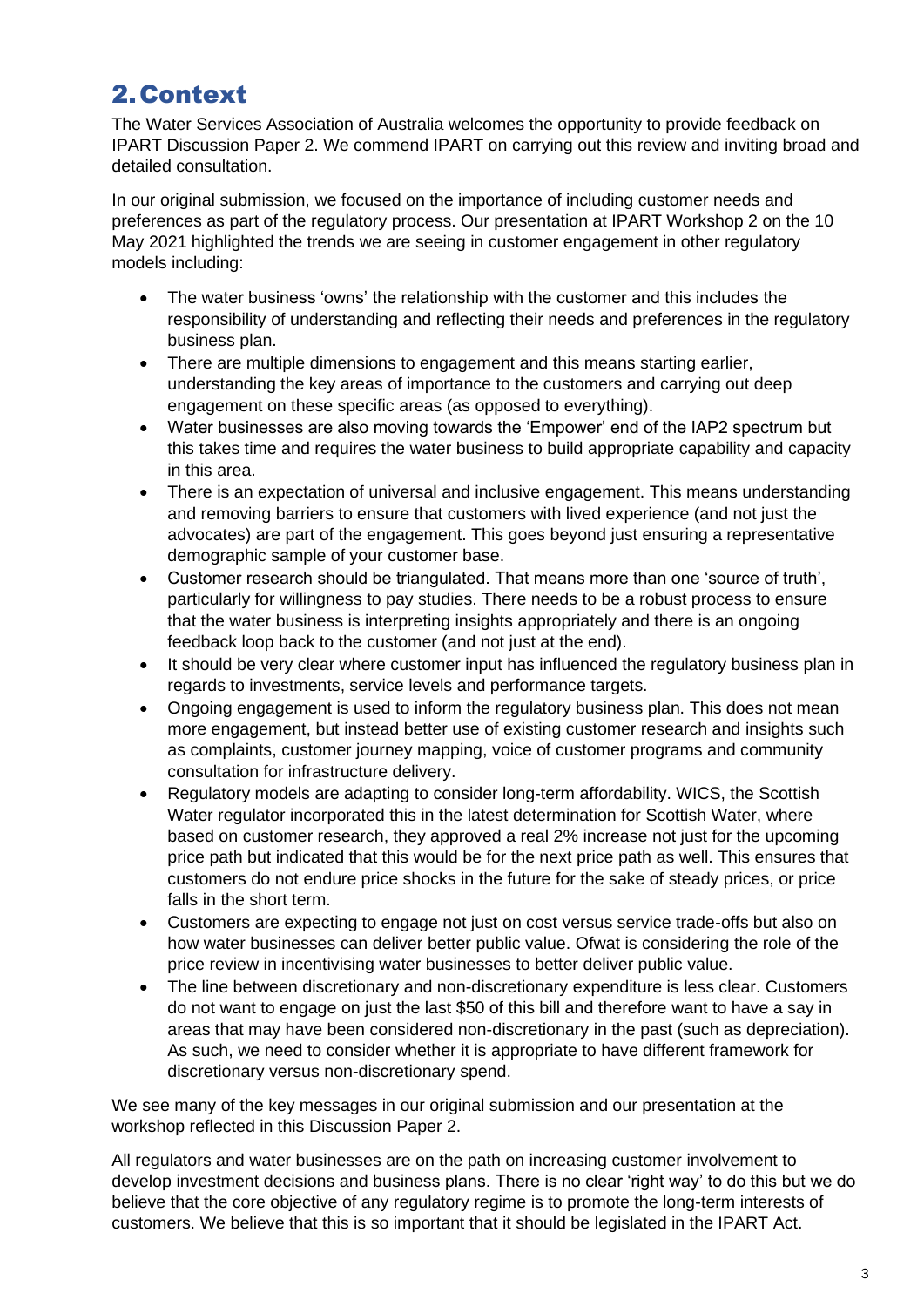#### 3.Our response to IPART's Discussion Paper

**Businesses should remain responsible for understanding their customers' views, priorities and needs.**

**The long-term interests of customers may be furthered with:**

- **A mid-determination 'early check in'.**
- **Principles/ guidelines around the long-term interests of customers**
- **Principle/ guidelines supported by a 'grading' of how customer-centric the proposal is.**

WSAA supports the suggestion of a mid-determination 'early check in'. It would provide the opportunity for IPART to provide feedback on the robustness of the strategy along with any obvious issues or gaps. We would envision that this would be in the form of an ongoing constructive dialogue between the water business as opposed to 'approving' a strategy. Flexibility is still required as experience has shown that the water business needs to build flexibility into their engagement plan to adapt to unforeseen circumstances and results.

We support the principles IPART has included around promoting the long-term interests of customers but believe that this should be enshrined in legislation to give is credence as the primary goal. In addition, we would support clarity on the role of IPART when it comes to the customer. By stipulating that the water business is responsible for understanding customers' priorities and needs, there is an onus on the regulator to act on the outcomes and insights of this research and engagement

We see value in the grading of proposals as they can provide valuable direction and guidance for water businesses under the following conditions:

- The criteria for grading are provided to water businesses in advance.
- The grading is not used to compare water businesses. There is a high level of variability between the NSW water businesses making comparison inappropriate.

**Guidance around customer engagement will remain principle based.**

WSAA agrees that guidance should remain principle based and light-handed to allow water businesses to develop engagement that suits their circumstances, customer base and capabilities. It will also allow the business to adapt and improve.

We support the additional three principles which build on the current principles by highlighting the importance of the 'golden thread' and demonstrating where and how the outcomes of customer engagement have influenced investment decisions, service levels and expenditure.

While we do not advocate more prescriptive guidance, we do believe that water businesses would benefit if IPART could provide what they consider leading practice examples or case studies under each of the principles. This could be done informally through workshops or case studies.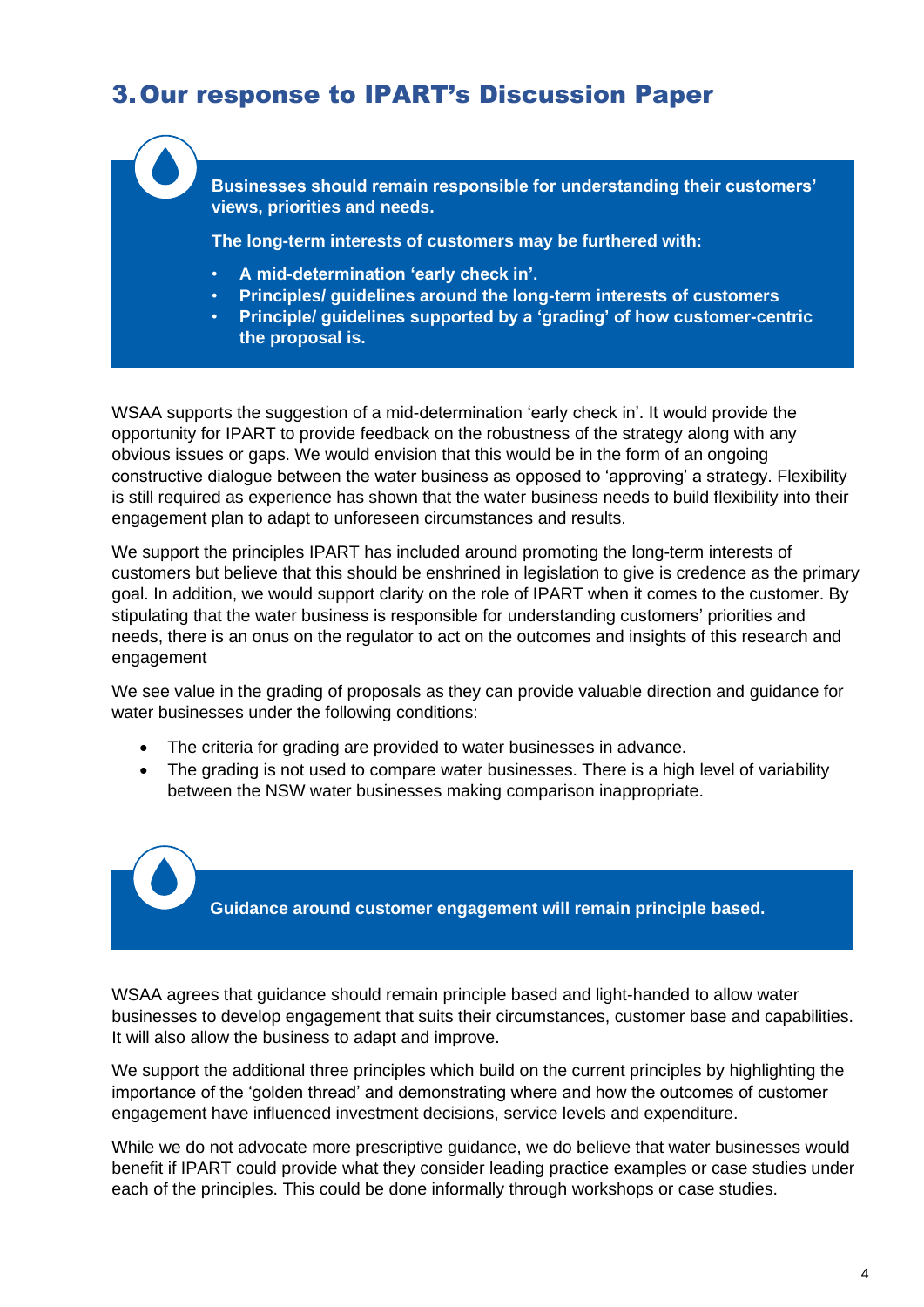**Customer advisory or challenge groups need to clearly support customer outcomes.**

There is a mixed history in the use of challenge panels and customer advisory groups in different regulatory regimes. While WSAA supports the use of challenge and customer advisory groups, we note that the form, purpose and skill set of these groups will be highly dependent on the regulatory model that IPART decides to adopt.

We would also recommend that the regulatory model is not prescriptive in the requirement of challenge panels and customer advisory groups. It should be noted that Ofwat is considering removing the requirement for challenge panels for PR24. Instead, the water business should be required to demonstrate that they have gone through a comprehensive process, informed by their customers, to ensure that their research and engagement is:

- robust and replicable
- that they have included representation from across their customer demographics including those most impacted and customers experiencing vulnerability
- that information provided, and communication is free from bias, and
- that the outcomes of research and engagement is appropriately interpreted and reflected in the regulatory business plan

The water business should be able to develop a flexible and fit for purpose approach to their customer advisory groups and challenge groups to deliver the above outcomes. We expect that this will vary depending on the engagement strategy, the type of business and their customer base.

> **Proposed expenditure should be well-supported by customer preferences. In particular, expenditure proposals which define the outcomes in the long-term interests of customers, with targets and evidence of customer willingness-topay, would provide a clearer basis for assessing whether proposed expenditure supports customer preferences.**

WSAA supports regulation that links expenditure to customer preferences. These should be reflected as outcomes and targets in the regulatory business plan. We recognise that this will mean that outcomes, measures and targets will be different for different businesses. We recognise that this may present a challenge both for the businesses and the regulator in determining appropriate measures and targets (ambitious but achievable) and also whether there should be incentives (and penalties) for meeting (or failing to meet) these performance targets.

While we believe that these outcomes, measures and targets are important to demonstrate transparency in performance monitoring, the number of measures should be minimised to ensure that only the highest priority outcomes are reported against. We would caution against making this process too onerous or complex as this does not aid public transparency.

Many water businesses will need to build capacity to provide the detailed level of economic analysis, research and engagement to provide the required evidence. As such we suggest that this requirement is phased in over more than one price submission to give water businesses the time to build this capability in-house.

WSAA has produced guidance around Willingness to Pay Studies to assist water businesses in providing this evidence.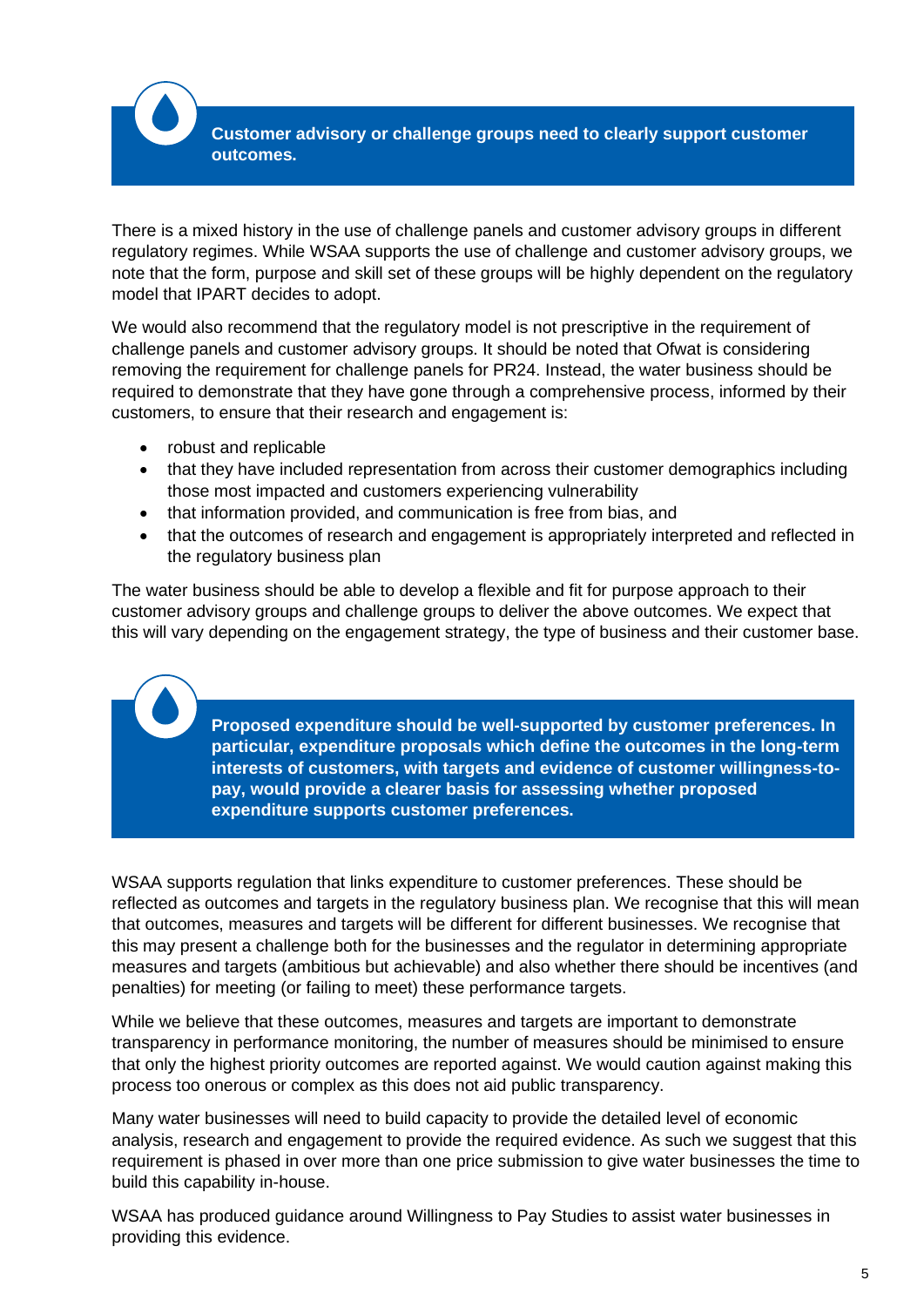

• **How should the discretionary expenditure framework be improved?**

WSAA believes that the line between discretionary and non-discretionary expenditure is blurred. As a result, we do not believe that discretionary expenditure should be subject to a separate framework. Instead, we believe that the regulatory process should support a discussion with customers on the 'whole of business' plan rather than only on the proportion of the bill that is considered discretionary. Engagement should be efficient and to that effect we encourage customers to be involved in discussion around a bigger proportion of the bill. Rather than imposing additional burden (and cost) on the water business by engaging in more areas, we hope it would improve the efficiency of the engagement by only focussing on those areas where customer can make the biggest difference to the bill (as opposed to only allowing engagement on 'the last \$50'). By integrating the frameworks between discretionary and non-discretionary expenditure, we hope that this will also reduce the burden on water businesses.